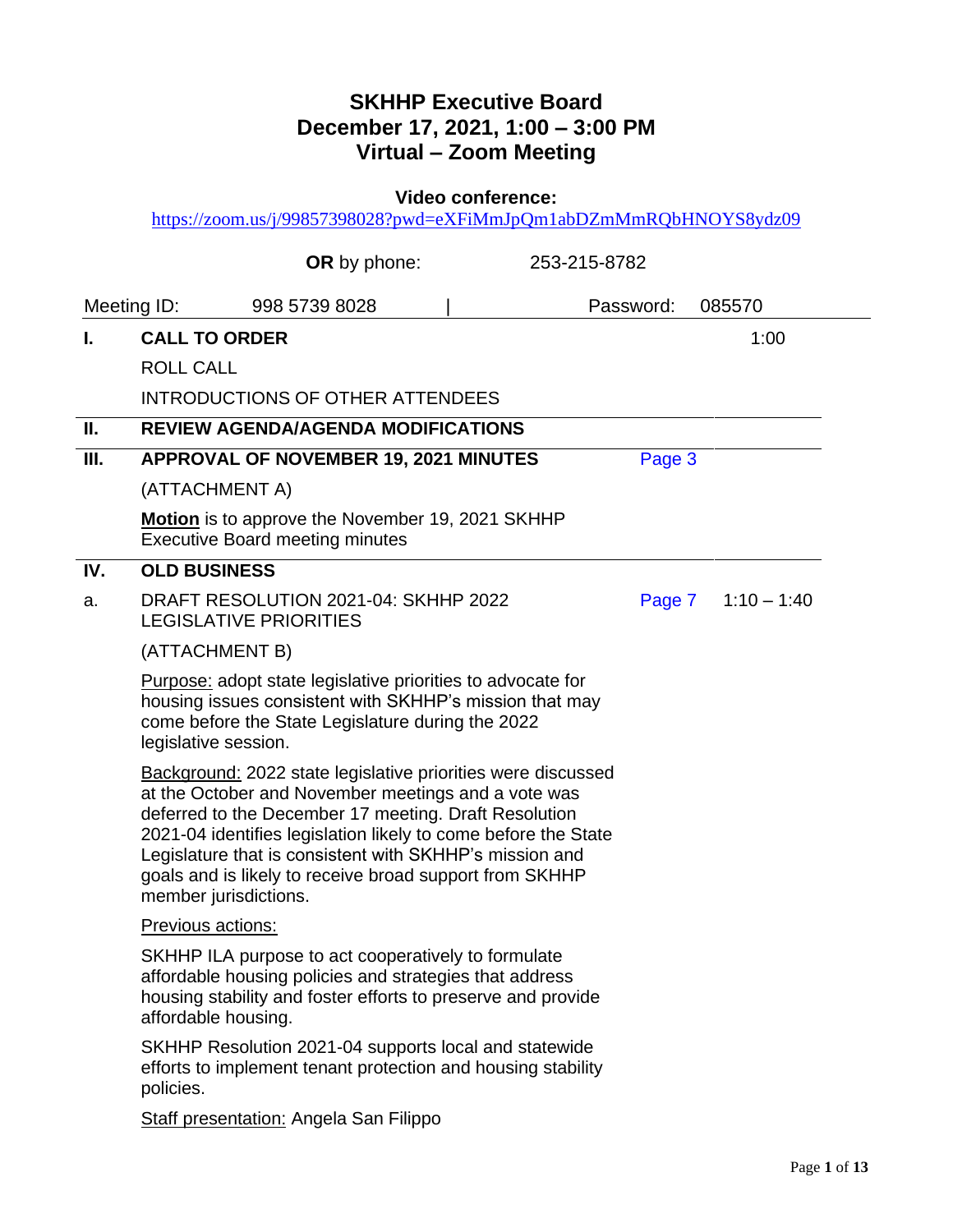**Motion** on the table to approve Resolution 2021-04 SKHHP 2022 Legislative Priorities

b. 2022 STATE LEGISLATIVE SESSION MATRIX OF LEGISLATIVE PRIORITIES

[Page 9](#page-4-0) 1:40 – 1:45

(ATTACHMENT B)

Purpose: provide an overview of stakeholder organization legislative agendas for the 2022 State Legislative session

Background: there will likely be housing related legislation that is not included on SKHHP's legislative agenda. The matrix is a tool for member jurisdictions to use in their advocacy and/or tracking efforts during the state legislative session. SKHHP staff will provide updates during the legislative session as applicable.

### **For informational and reference purposes only, no action is proposed.**

### **V. NEW BUSINESS**

a. DRAFT MAPLE VALLEY AGREEMENT

[Page](#page-5-0) 10 1:45 – 2:00

(ATTACHMENT D)

Purpose: provide an agreement in response to Maple Valley's interest in joining SKHHP adding an additional party to the SKHHP Interlocal Agreement.

Background: the SKHHP Interlocal Agreement provides for adding additional parties provided they sign on to the ILA and adopt the current work plan and budget. The attached agreement has been reviewed by Auburn legal staff and is currently under review by Maple Valley staff. The agreement will likely be considered by Maple Valley City Council in January. Should Maple Valley City Council adopt the agreement a subsequent decision will come before the SKHHP Board to approve the additional party.

Staff presentation: Angela San Filippo

#### **For discussion and informational purposes, no action is proposed.**

**VI. UPDATES/ANNOUNCEMENTS** *(as time allows)*

### **VII. ADJOURN**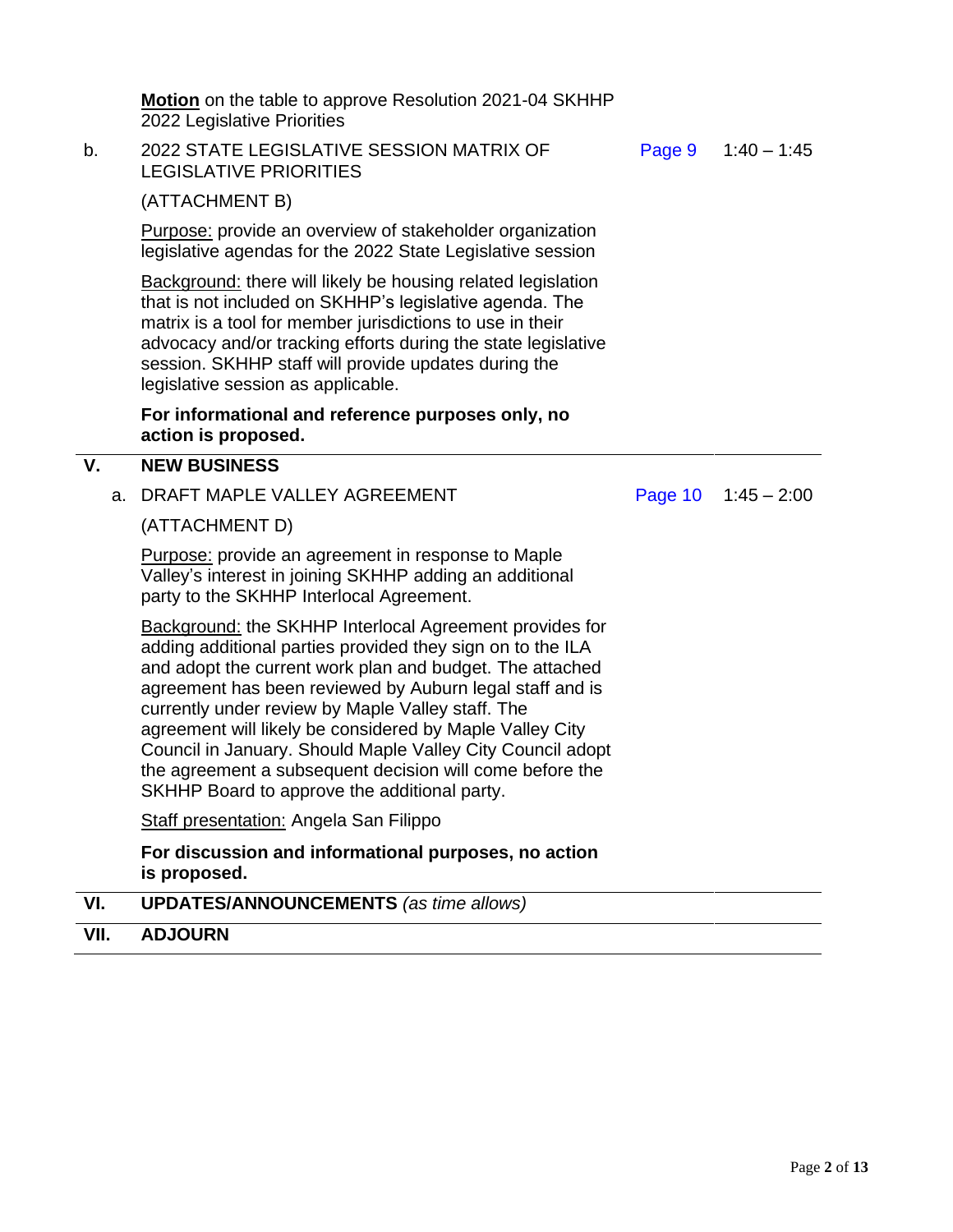### **RESOLUTION NO. 2021-04**

### <span id="page-2-0"></span>A RESOLUTION OF THE EXECUTIVE BOARD OF THE SOUTH KING COUNTY HOUSING AND HOMELESSNESS PARTNERS, ADOPTING LEGISLATIVE PRIORITIES FOR USE DURING THE 2022 WASHINGTON STATE LEGISLATIVE SESSION

**WHEREAS**, the South King Housing and Homelessness Partners (SKHHP) Executive Board has agreed to advocate for certain legislative issues for 2022; and

**WHEREAS**, the actions of the Washington State Legislature in respect to local, regional, and state issues, services, and funding have a profound effect on SKHHP's ability to pursue its mission and goals, and each participating jurisdiction's ability to provide local services to its residents; and

**WHEREAS**, the SKHHP Executive Board recognizes these priorities are not all encompassing, in that certain additional items may arise during the legislative session that require support or opposition; and

**WHEREAS**, the SKHHP Executive Board believes it is appropriate to communicate its position regarding issues affecting the region and local government that may come before the State Legislature during the 2022 legislative session; and

**WHEREAS**, the SKHHP Executive Board agreed to these priorities at the SKHHP Executive Board meeting on December 17, 2021.

### **NOW, THEREFORE, THE EXECUTIVE BOARD RESOLVES as follows**:

**Section 1.** The SKHHP Executive Board adopts the SKHHP 2022 State Legislative Priorities as shown in Attachment A.

**Section 2.** SKHHP staff shall distribute these legislative priorities to appropriate Legislative District representatives and to other regional government entities and organizations.

**Section 3.** SKHHP staff shall work with other organizations and agencies with shared legislative priorities and advocate, testify, and/or otherwise promote legislative support for the SKHHP priorities.

**Section 4.** This Resolution will take effect and be in full force on passage and signatures.

Dated and Signed this day of the same of the set of the set of the set of the set of the set of the set of the s

### **SOUTH KING HOUSING AND HOMELESSNESS PARTNERS**

NANCY BACKUS, CHAIR

\_\_\_\_\_\_\_\_\_\_\_\_\_\_\_\_\_\_\_\_\_\_\_\_\_\_\_\_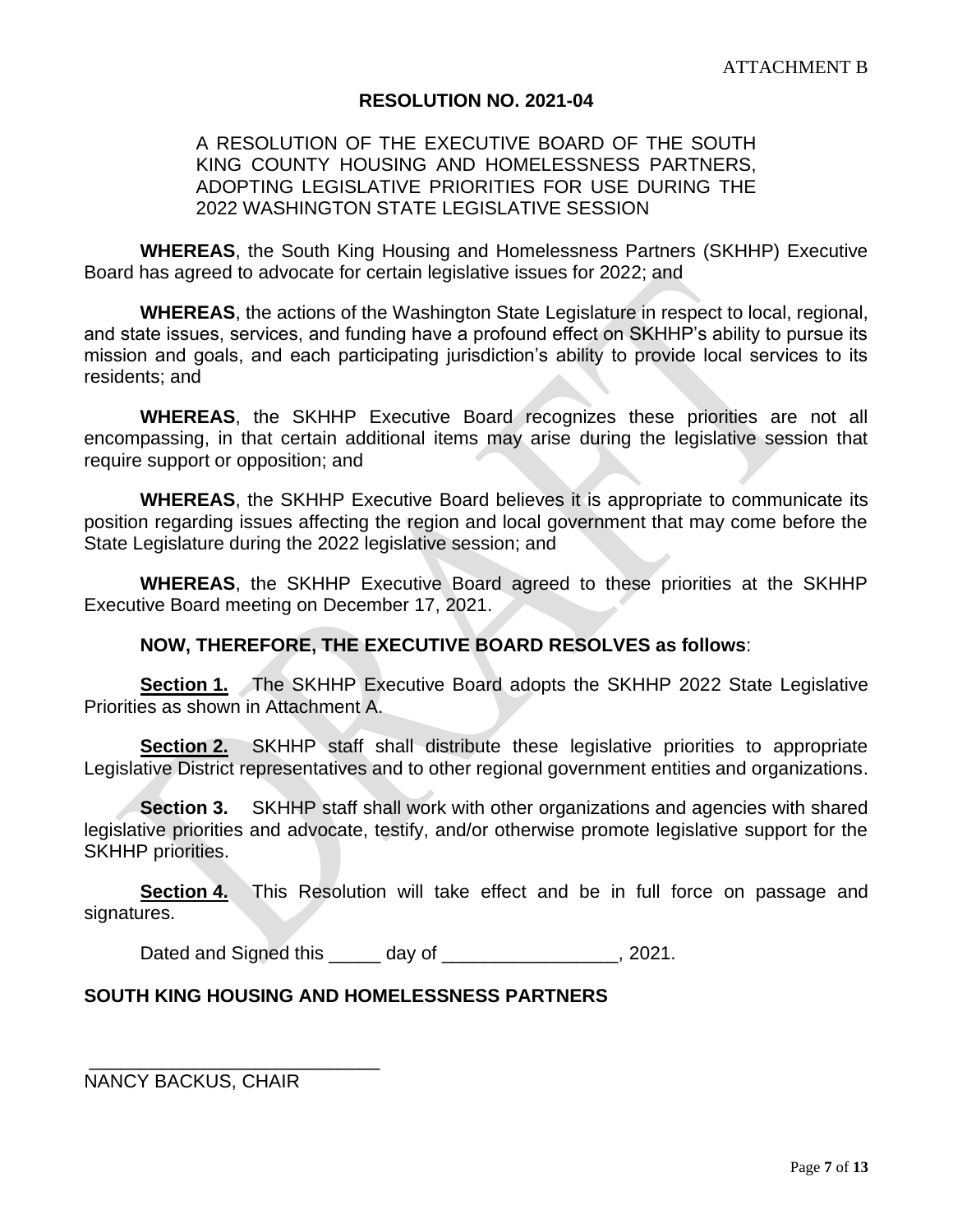# 2022

# South King Housing and Homelessness Partners Washington State Legislative Priorities

South King Housing and Homelessness Partners (SKHHP) is a coalition of 10 jurisdictions in South King County working together and sharing resources in order to increase the available options for South King County residents to access affordable housing and to preserve existing affordable housing stock.



# **INCREASE HOUSING STABILITY**

Support state policies that **address discrimination against renters based on prior criminal record.**

**Promote housing stability as part of COVID-19 recovery** by supporting efforts to implement tenant protections and housing stability policies and funding strategies.



# **SUPPORT LOCAL PLANNING**

**Support efforts to secure local funding for comprehensive plan updates** that increase opportunities for affordable housing and counter displacement**.**



# **FUND AFFORDABLE HOUSING**

**Increase existing funding sources like the State Housing Trust Fund and authorize new, progressiveless regressive sources** that do not disproportionately burden low-income households.

**Support funding and policy decisions that reflect the role of affordable homeownership in ensuring wealth building** for individuals and families affected by racial and ethnic segregation, marginalization, and discrimination.

**Provide direct funding to the South King Housing and Homelessness Partners (SKHHP) Housing Capital Fund** in order to provide much needed investment for preservation and production of affordable housing in South King County.

Contact:

South King Housing and Homelessness Partners 25 W. Main Street Auburn, WA 98001 [info@skhhp.org](mailto:info@skhhp.org)

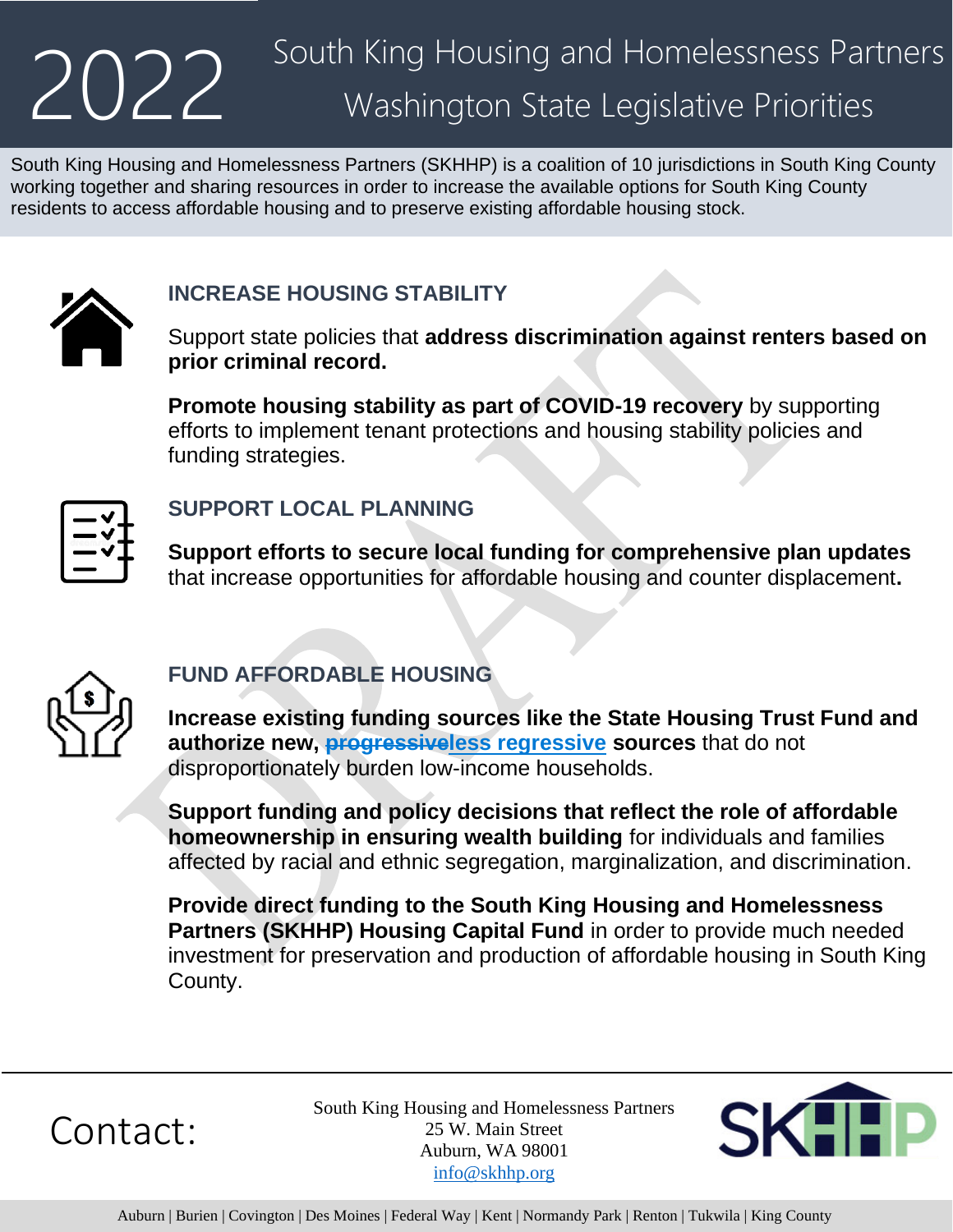ATTACHMENT C

## **SKHHP AND STAKEHOLDER ORGANIZATIONS 2022 LEGISLATIVE AGENDA MATRIX** (DECEMBER 11, 2021)

<span id="page-4-0"></span>

| #              | <b>Legislative Priority</b>                                                                                                                                                                                                                                                                          | <b>AHC</b>   | <b>AWC</b> | <b>Habitat</b> | <b>HDC</b>   | <b>JRC</b> | <b>SKHHP</b><br>(Draft) | <b>SCA</b><br>(Draft) | <b>WLIHA</b><br>(Draft) |
|----------------|------------------------------------------------------------------------------------------------------------------------------------------------------------------------------------------------------------------------------------------------------------------------------------------------------|--------------|------------|----------------|--------------|------------|-------------------------|-----------------------|-------------------------|
| $\mathbf{1}$   | Support state policies that address housing concerns for individuals impacted by<br>the criminal justice system (2020 SB 6490/HB 2478)                                                                                                                                                               | ✔            |            |                |              |            |                         |                       |                         |
| $\overline{2}$ | Promote housing stability as part of COVID-19 recovery by supporting efforts to<br>implement tenant protections and housing stability policies and funding<br>strategies.                                                                                                                            |              |            |                |              |            |                         |                       |                         |
| 3              | Increase the Aged, Blind, and Disabled cash grant for people with disabilities from<br>\$197 to \$417 per month.                                                                                                                                                                                     | ✔            |            |                |              |            |                         |                       |                         |
| 4              | Prevent rent gouging and protect tenants against rent increases.                                                                                                                                                                                                                                     |              |            |                |              |            |                         |                       |                         |
| 5              | Enforce tenant protections and require registration for all for-profit landlords.                                                                                                                                                                                                                    |              |            |                |              |            |                         |                       |                         |
| 6              | Look to examples of Oregon and California to end exclusionary zoning.                                                                                                                                                                                                                                |              |            | $\checkmark$   | $\checkmark$ |            |                         |                       |                         |
| $\overline{7}$ | Support efforts to secure local funding for comprehensive plan updates that<br>increase opportunities for affordable housing and counter displacement.                                                                                                                                               |              |            |                |              |            |                         |                       |                         |
| 8              | Increase existing funding sources like the State Housing Trust Fund and authorize<br>new sources that do not disproportionately burden low-income households                                                                                                                                         |              |            |                |              |            |                         |                       |                         |
| 9              | Support funding and policy decisions that reflect the role of affordable<br>homeownership in ensuring wealth building for individuals and families affected<br>by racial and ethnic segregation, marginalization, and discrimination.                                                                |              |            |                |              |            |                         |                       |                         |
| 10             | Advocate for giving authority to counties and cities to establish a housing benefit<br>district for affordable low- and middle-income housing projects (2021 HB 1128)                                                                                                                                | $\checkmark$ |            |                | ✔            |            |                         |                       |                         |
| 11             | REET exemption as an incentive to sell property to affordable housing developers<br>(HB 2634 passed in 2020 but was vetoed by the Governor with fiscal notes due to<br>COVID budget concerns).                                                                                                       |              |            |                |              |            |                         |                       |                         |
| 12             | Continue the Foundational Community Supports and the broader Medicaid<br>Transformation Project for another five years - this will allow Medicaid to be used<br>to pay for homelessness services related to Permanent Supportive Housing.                                                            |              |            |                |              | √          |                         |                       |                         |
| 13             | Preserve manufactured housing communities. Support state policies that provide<br>tenants and nonprofit organizations the opportunity to purchased manufactured<br>housing communities (2021 HB 1100) and require longer notices for closures of<br>manufactured housing communities (2021 SB 5079). | ✔            |            |                |              | ✔          |                         |                       |                         |
| 14             | Provide direct funding to the SKHHP Housing Capital Fund in order to provide<br>much needed investment for preservation and production of affordable housing<br>in South King County.                                                                                                                |              |            |                |              |            |                         |                       |                         |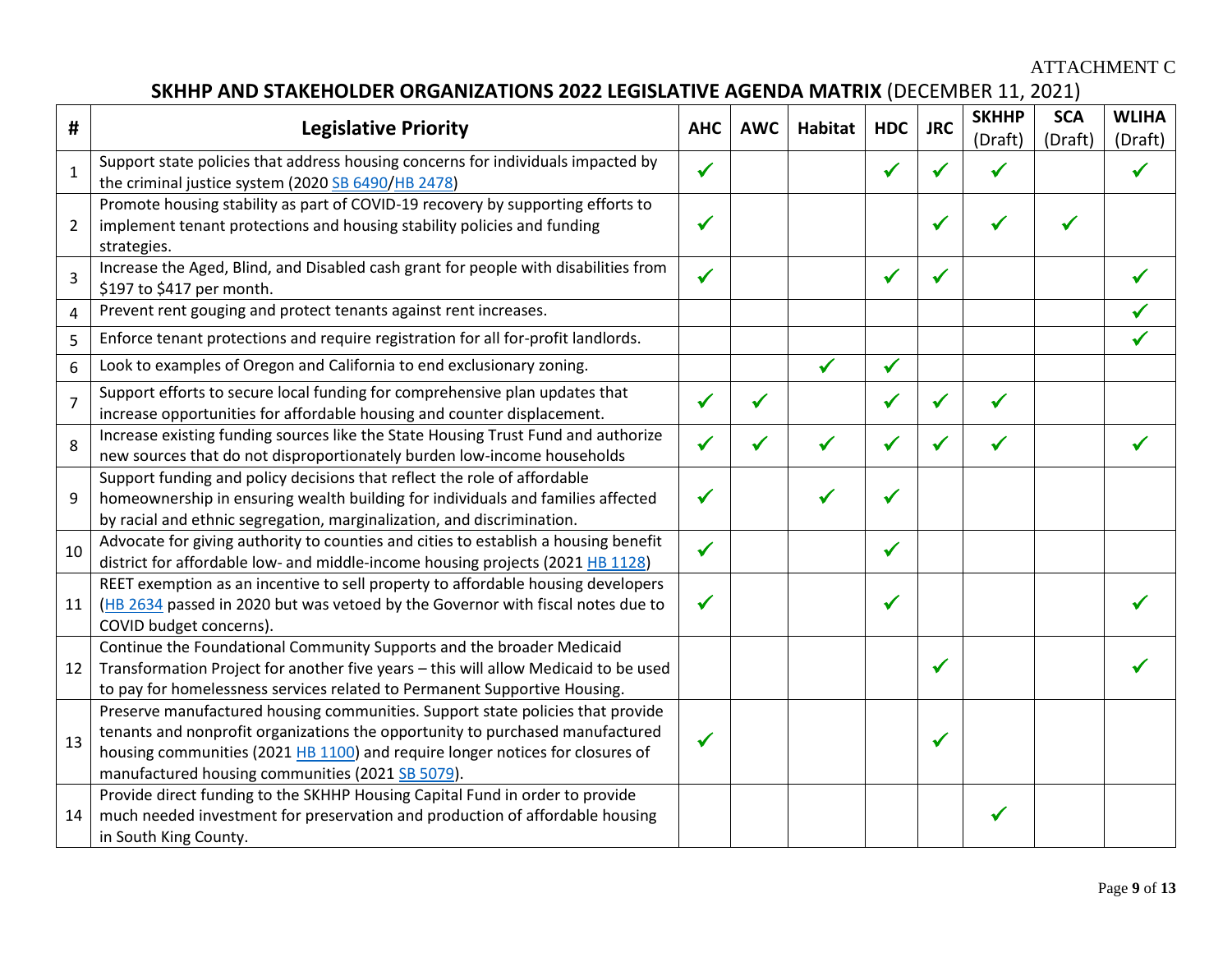### <span id="page-5-0"></span>**Interlocal Agreement Between South King Housing and Homelessness Partners ("SKHHP") and the City of Maple Valley**

This Agreement ("Maple Valley Agreement") expands the Parties of the South King Housing and Homeless Partners ("SKHHP") Interlocal Agreement to include the City of Maple Valley, a municipal corporation of the State of Washington.

**WHEREAS,** the Maple Valley Agreement is made pursuant to the Interlocal Cooperation Act, chapter 39.34 RCW, for the purpose of adding a municipal government to the original SKHHP Interlocal Agreement; and

**WHEREAS,** the cities of Auburn, Burien, Covington, Des Moines, Federal Way, Kent, Normandy Park, Renton, Tukwila, and King County executed the SKHHP Interlocal Agreement with an effective date of January 1, 2019; and

**WHEREAS,** the Parties have a common goal to ensure the availability of housing that meets the needs of all income levels in South King County; and

**WHEREAS,** the Parties wish to provide a sound base of housing policies and programs in South King County and complement the efforts of existing public and private organizations to address housing needs in South King County; and

**WHEREAS,** the Parties wish to act cooperatively to formulate affordable housing policies and strategies that address housing stability, to foster efforts to preserve and provide affordable housing by combining public funding with private-sector resources, to support implementation of the goals of the Washington State Growth Management Act, related countywide planning policies, and other local policies and programs relating to affordable housing, and to do so efficiently and expeditiously; and

**WHEREAS,** the Parties have determined that the most efficient and expeditious way for the Parties to address affordable housing needs in South King County is through cooperative action and pooling public and private resources; and

**WHEREAS,** the intent of this cooperative undertaking is not to duplicate efforts of non-profit organizations and other entities already providing affordable-housing-related services; and

**WHEREAS,** a cooperative work plan with a primary focus on the production and preservation of affordable housing, is needed because the lack of access to affordable housing in one of the key contributors to homelessness.

**WHEREAS,** consistent with the Interlocal Agreement, the SKHHP Executive Board is required to affirm this Agreement with a two-thirds majority vote of the membership of the SKHHP Executive Board.

**NOW, THEREFORE**, in consideration of the mutual promises, benefits, and covenants contained in this Agreement, the City of Maple Valley agrees to the above recitals and the following terms and conditions:

**Section 1.** The City of Maple Valley agrees to and adopts the recitals, mutual promises, benefits, terms, covenants, and conditions of the SKHHP Interlocal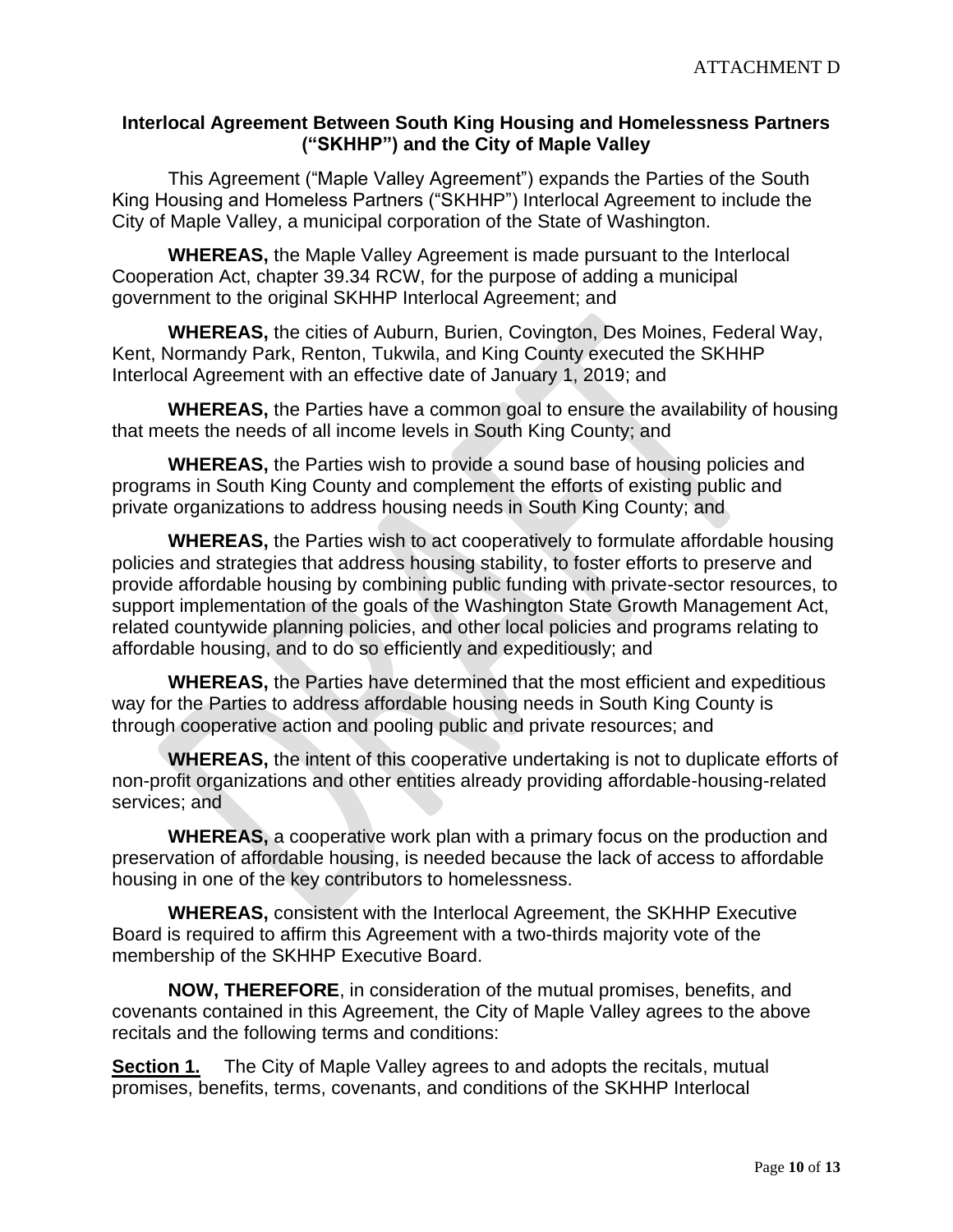Agreement signed by the cities of Auburn, Burien, Covington, Des Moines, Federal Way, Kent, Normandy Park, Tukwila, and King County, attached hereto as **Exhibit A**.

**Section 2.** The City of Maple Valley agrees to and adopts the 2022 SKHHP Work Plan and Operating Budget, attached hereto as **Exhibit B**.

**Section 3.** The City of Maple Valley agrees to and adopts a pro-rated contribution to SKHHP's operating budget based on the date this agreement is executed and an annual contribution rate for 2022 of \$8,625.

**Section 4.** This Agreement will be in full force on the date of SKHHP Executive Board affirmation by a two-thirds majority vote.

| Executed this | day of | .2022. |
|---------------|--------|--------|
|               |        |        |

### **CITY OF MAPLE VALLEY**

 $\overline{\phantom{a}}$  , where  $\overline{\phantom{a}}$  , where  $\overline{\phantom{a}}$  ,  $\overline{\phantom{a}}$  ,  $\overline{\phantom{a}}$  ,  $\overline{\phantom{a}}$  ,  $\overline{\phantom{a}}$  ,  $\overline{\phantom{a}}$  ,  $\overline{\phantom{a}}$  ,  $\overline{\phantom{a}}$  ,  $\overline{\phantom{a}}$  ,  $\overline{\phantom{a}}$  ,  $\overline{\phantom{a}}$  ,  $\overline{\phantom{a}}$  ,  $\overline{\phantom{a}}$  ,

 $\mathcal{L}=\mathcal{L}=\mathcal{L}=\mathcal{L}=\mathcal{L}=\mathcal{L}=\mathcal{L}=\mathcal{L}=\mathcal{L}=\mathcal{L}=\mathcal{L}=\mathcal{L}=\mathcal{L}=\mathcal{L}=\mathcal{L}=\mathcal{L}=\mathcal{L}=\mathcal{L}=\mathcal{L}=\mathcal{L}=\mathcal{L}=\mathcal{L}=\mathcal{L}=\mathcal{L}=\mathcal{L}=\mathcal{L}=\mathcal{L}=\mathcal{L}=\mathcal{L}=\mathcal{L}=\mathcal{L}=\mathcal{L}=\mathcal{L}=\mathcal{L}=\mathcal{L}=\mathcal{L}=\mathcal{$ 

 $\mathcal{L}=\mathcal{L}=\mathcal{L}=\mathcal{L}=\mathcal{L}=\mathcal{L}=\mathcal{L}=\mathcal{L}=\mathcal{L}=\mathcal{L}=\mathcal{L}=\mathcal{L}=\mathcal{L}=\mathcal{L}=\mathcal{L}=\mathcal{L}=\mathcal{L}=\mathcal{L}=\mathcal{L}=\mathcal{L}=\mathcal{L}=\mathcal{L}=\mathcal{L}=\mathcal{L}=\mathcal{L}=\mathcal{L}=\mathcal{L}=\mathcal{L}=\mathcal{L}=\mathcal{L}=\mathcal{L}=\mathcal{L}=\mathcal{L}=\mathcal{L}=\mathcal{L}=\mathcal{L}=\mathcal{$ 

Mayor

Attest:

City Clerk

Approved as to form:

City Attorney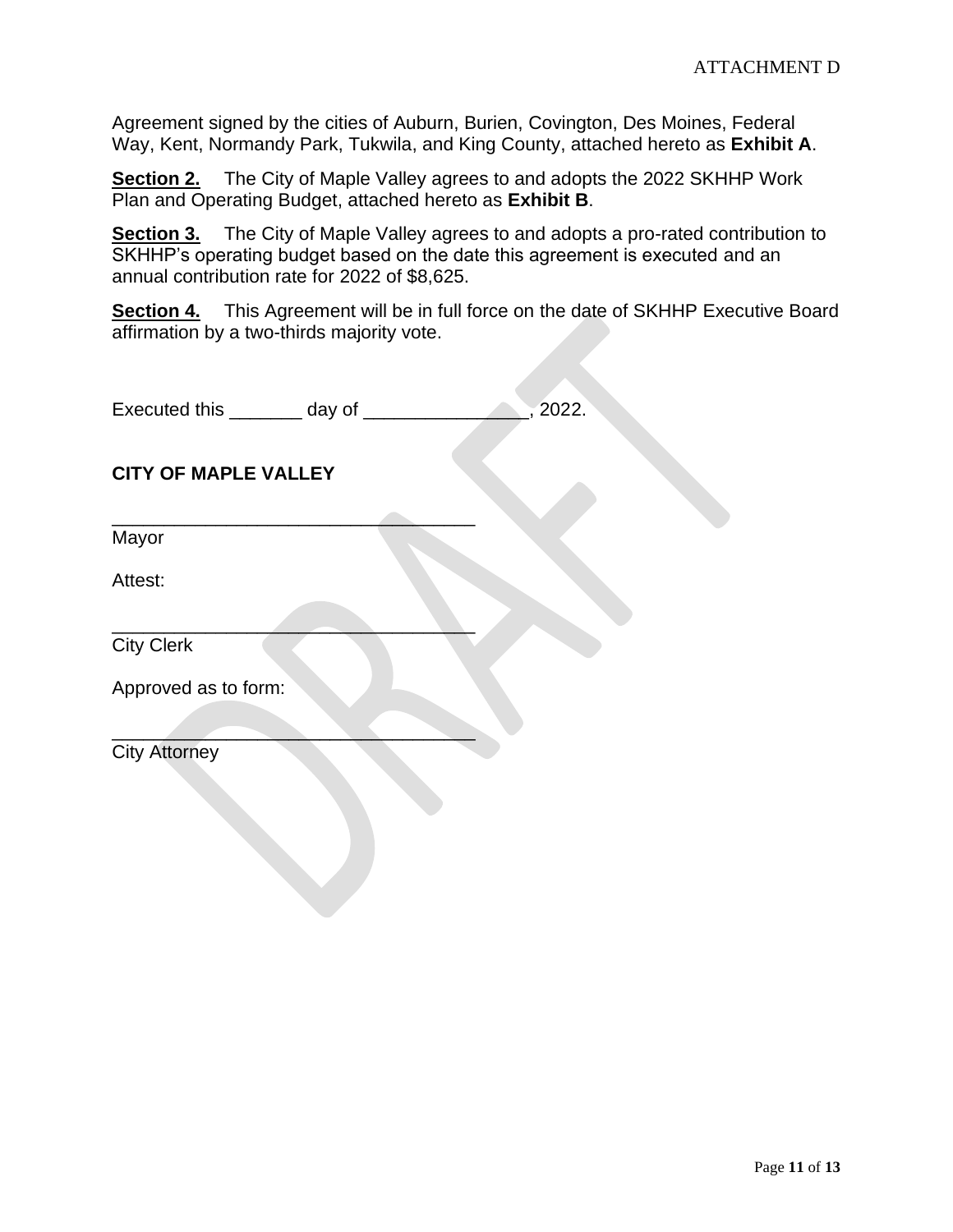**EXHIBIT A** [ATTACH SKHHP FORMATION INTERLOCAL AGREEMENT]